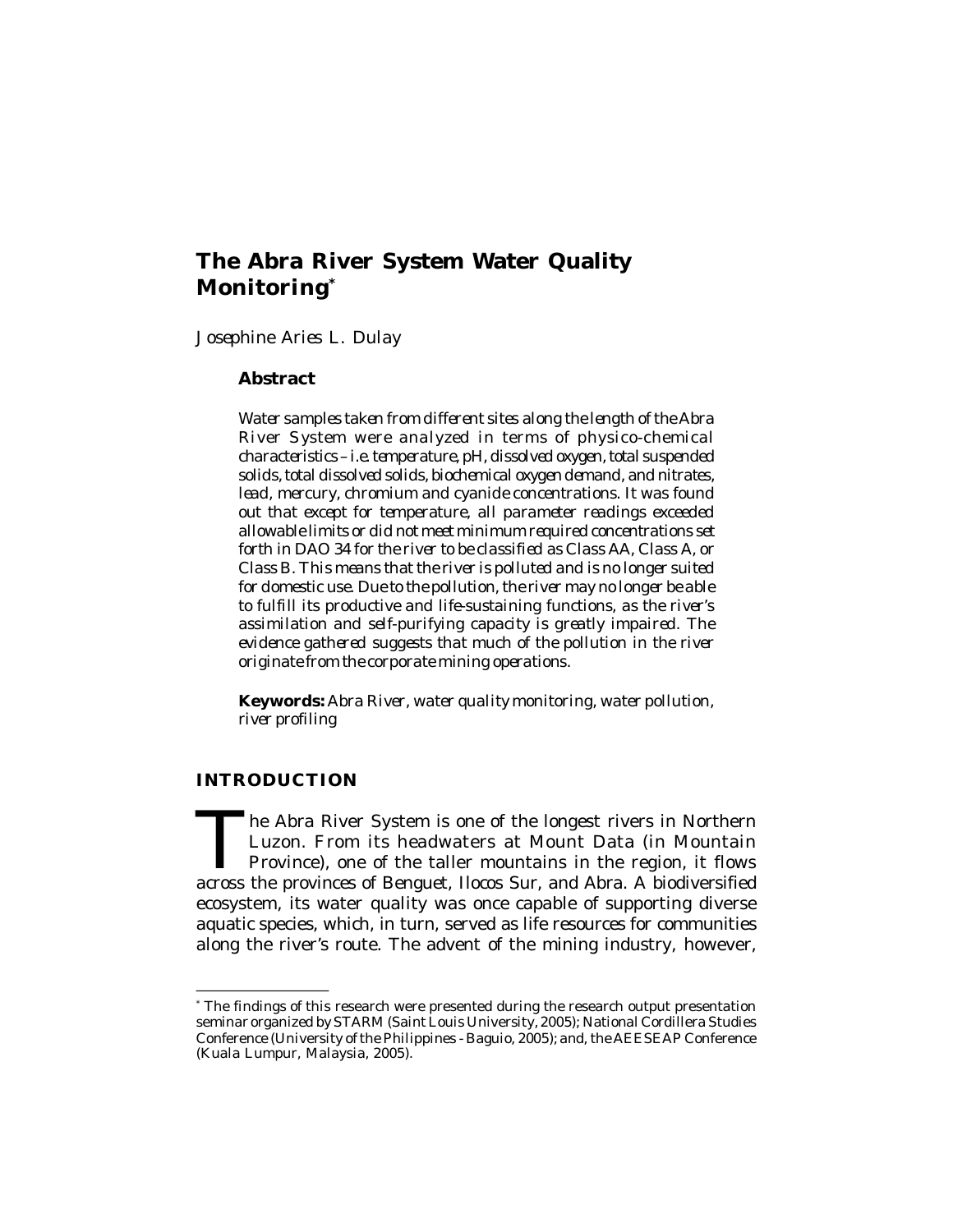together with population growth, urbanization, and technology advancement, has contributed to the pollution of the river – upsetting the ecological balance within the river system and its surroundings. Deforestation of the upland pine forests due to *kaingin* (a slash and burn cultivation system) and logging of timber for fuel, housing, furnituremaking, and tunnel shoring in mining areas have caused soil erosion and river siltation. Chemical pesticides, herbicides, and fertilizers used by farmers nearby are other possible sources of river poisoning.

The array of human activities overloaded the amount of materials and changed the nature of contaminants entering into the river, thus impairing its natural mechanism for self-purification. The assimilating and sustaining capacity of the river today shows signs of stressful conditions. It is this growing environmental concern that led to the investigation of the condition of the Abra River System through water quality monitoring.

Water quality monitoring provides an objective source of information for the wise management of vital water resources (Inter-government Task Force on Monitoring Water Quality, 1995). By determining the increase in the concentration of a material above the natural level, water quality monitoring gives an idea on the extent of degradation as well as indicates how the contamination level can be controlled. It has been noted that water quality monitoring information is used to protect human health, preserve and restore healthy ecological conditions and to sustain viable economy (ibid.).

Through water quality monitoring, it is the objective of this study to assess the river's capacity to receive waste discharges and later recover from such disturbance; to classify the river according to guidelines set by the Department of Environment and Natural Resources Administrative Order (DAO) 34; and, to recommend allowable utilization of the river. It further aims to discuss the factors affecting the river's water quality and suggest strategies to avert further deterioration.

#### **MATERIALS AND METHODS**

The river water quality was assessed through river profiling, water sampling, and analyses of some important physical and chemical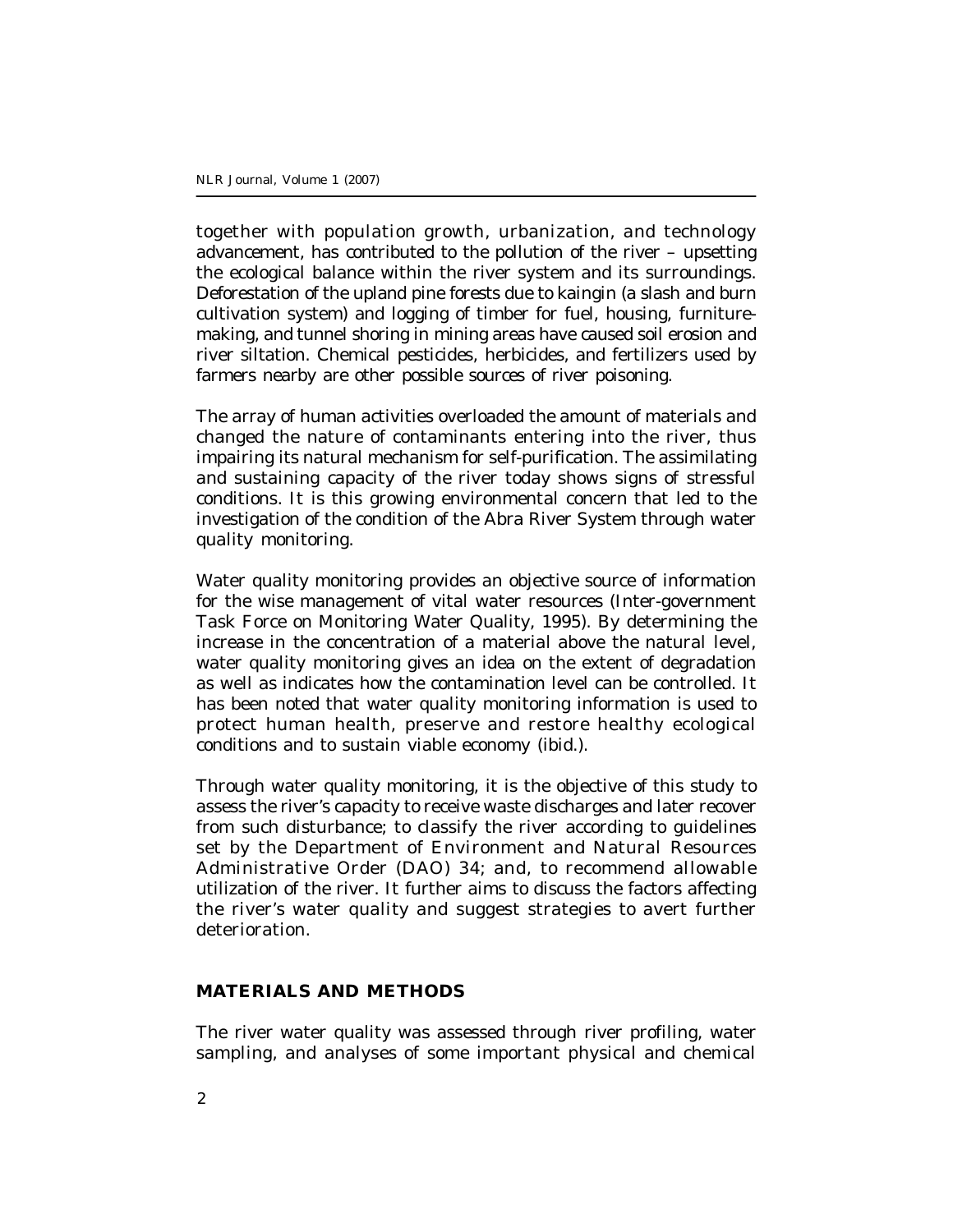J. A. L. Dulay / The Abra River System Water Quality Monitoring

parameters. In river profiling, point and non-point sources of pollution were located to identify appropriate sampling stations. A sampling route was designed, taking into account sites where the greatest concentration of contaminants is expected to occur as these are transported downstream. For quality comparisons, a control sample was taken from the headwaters at Mount Data, Mountain Province. During sampling, water was taken from the main flow of the river and from underneath the river's surface. Where effluent discharge or the confluence of tributaries occurs, samples were taken far enough downstream where the water is well mixed. Sampling was performed on a quarterly basis: The first sampling was done in October 2004, and the second, in February 2005. River physical parameters such as depth, width, and velocity were also determined during sampling.

For the water quality assessment, parameters such as temperature, pH, dissolved oxygen, solids content (dissolved and suspended), biochemical oxygen demand (BOD), nitrates, cyanides, and heavy metals (mercury, lead, chromium) concentration were determined. Methods employed for the analysis of the physical and chemical characteristics of the river water were classical gravimetric and volumetric methods which varied from simple field testing to laboratory-based, multi-component instrumental analyses. Analytical procedures were derived from the Standard Methods for the Examination of Water and Wastewater (1995). A Troll 9000 water quality monitoring instrument was used for on-site analyses. Solids analysis was done using the gravimetric method. BOD was determined by applying the Azide Modification Method. For cyanide and chromium concentrations, a Hach DR 890 colorimeter was used. Lead and mercury analyses were done using a Shimadzu Atomic Absorption Spectrophotometer.

# **RESULTS AND DISCUSSION**

The physical characteristics of the river during sampling activities are summarized in Table 1. The average depth and width of the river generally increased from the headwaters to the downstream areas as more tributaries merged with the main river flow. On the other hand, the average surface speed of the water declined as the slope catchment leveled off.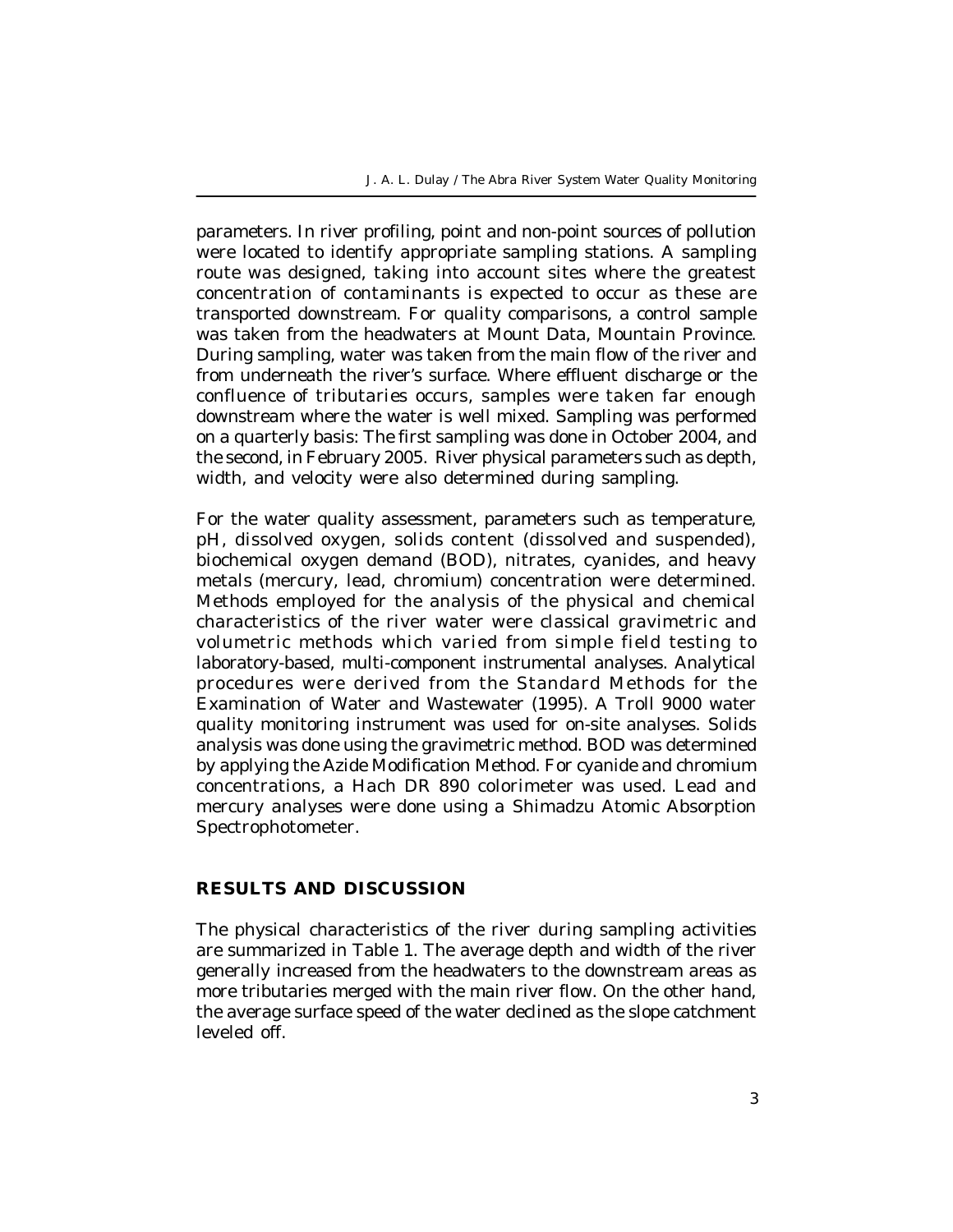| Sampling Point        | Average<br>Depth (m) | Average<br>Width (m) | <b>Average Surface</b><br>Velocity (m/s) |  |
|-----------------------|----------------------|----------------------|------------------------------------------|--|
| Guinaoang (control)   | 0.35                 | 2.0                  | 0.189                                    |  |
| Mill outlet           | 0.15                 | 1.0                  | not recorded                             |  |
| Tailings Dam spillway | 0.61                 | 1.0                  | not recorded                             |  |
| Lepanto Bridge        | 0.28                 | 4                    | 0.690                                    |  |
| Kayan                 | 0.36                 | 11                   | 0.326                                    |  |
| Gitlangan             | 0.33                 | 11                   | 0.571                                    |  |
| <b>Bulaga</b>         | 0.38                 | 12                   | 0.140                                    |  |
| Patungkalew           | 0.91                 | 29                   | 0.540                                    |  |
| <b>Banoen</b>         | 1.08                 | 38.5                 | 0.112                                    |  |
| Manabo                | 1.52                 | 130                  | 0.203                                    |  |
| Bucay                 | 1.0                  | 67                   | 0.724                                    |  |
| Bangued               | 0.8                  | 76                   | 0.668                                    |  |
| Banaoang              | 1.0                  | 90                   | almost stagnant                          |  |
| Caoayan               | 2.5                  | 200                  | almost stagnant                          |  |
| Santa                 | 2.7                  | 400                  | almost stagnant                          |  |

# **Table 1: Physical characteristics of the river at time of sampling (February, 2005)**

Figures 1 and 2 show the on-site temperature, dissolved oxygen (DO), and pH in the first and second samplings, respectively. As expected, the water temperature increased as the river flowed from the cool uplands to the warmer lowlands. The figures also show a general decrease in the river's dissolved oxygen content in the downstream section. Dissolved oxygen is an indicator of the river's capacity to sustain aquatic life and to oxidize organic matter. The higher its concentration in water, the greater is the river's capacity to support life and to recover from organic matter overloads. A minimum concentration of 5 mg/L is required in order for a river to maintain its ecological functions. When DO levels reach critically low concentrations, fish kills may occur. In some sampling points along the Abra River, the dissolved oxygen concentration was way below the minimum. Although dissolved oxygen concentration in river water is influenced by many factors (such as temperature, atmospheric pressure/altitude, water turbulence, the type and number of organisms, and the amount of organic and inorganic matter), the fact that below normal concentrations were recorded at the mill outlet and the tailings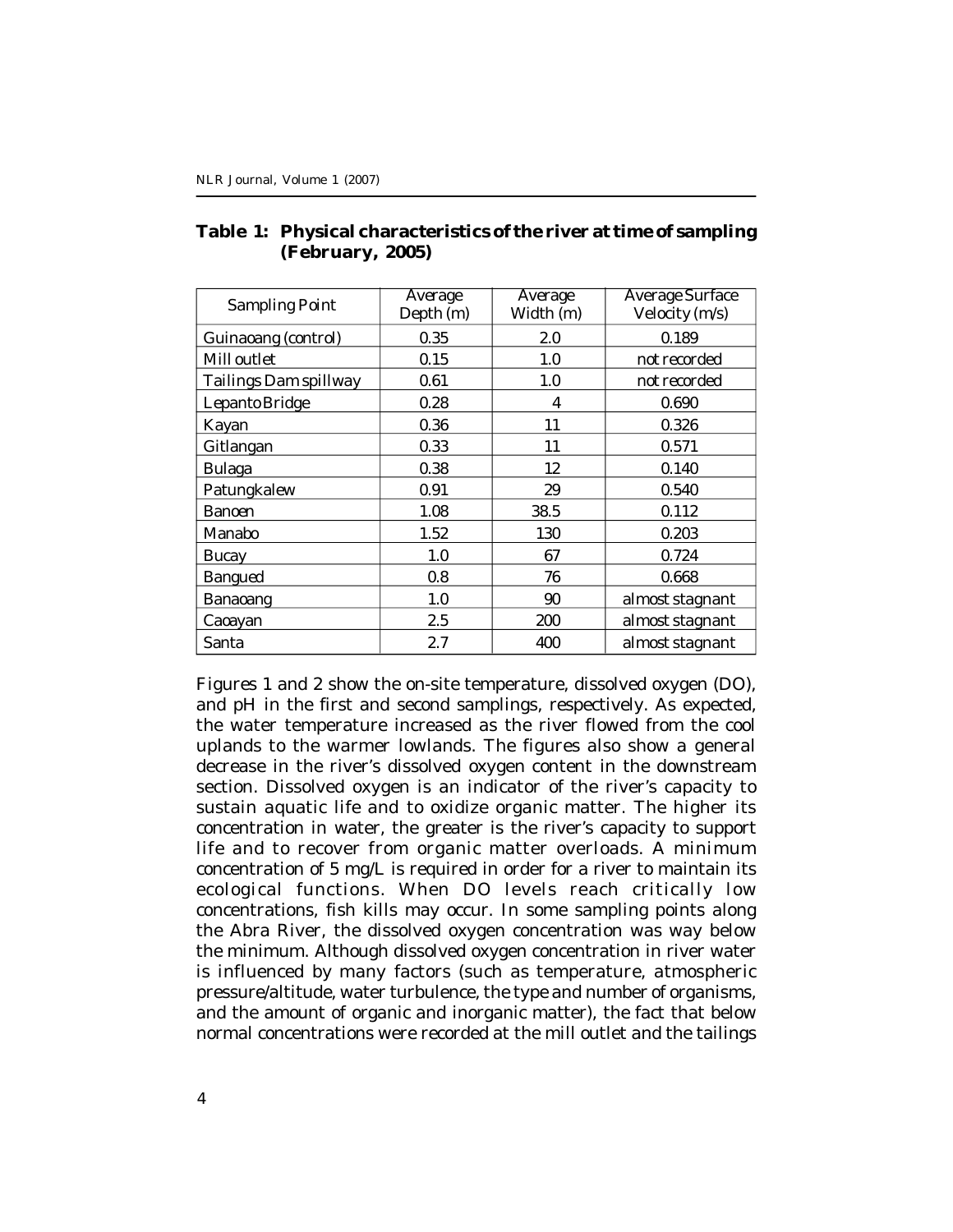dam spillway (see Table 2) means that low dissolved oxygen levels in the river are caused largely by industrial activity.



Figure 1



Figure 2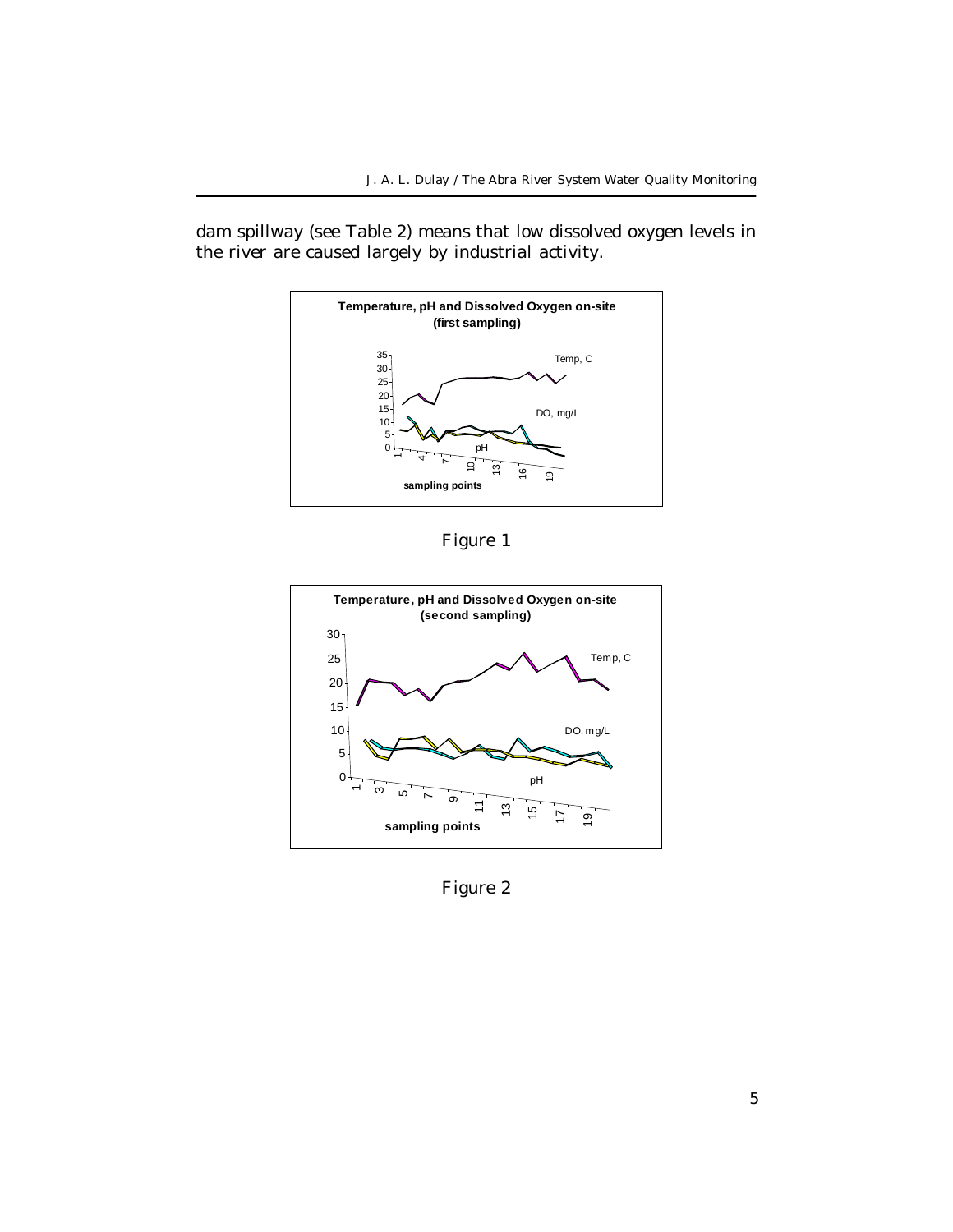# **Table 2: Parameters at Critical Points Compared to Water Quality Criteria for Conventional and other Pollutants Contributing to Aesthetics and Oxygen Demand for Fresh Waters<sup>1</sup>**

|            |                                 | Sampling<br>Concentration<br>First<br>Second |          | Limits                         |             |                |  |
|------------|---------------------------------|----------------------------------------------|----------|--------------------------------|-------------|----------------|--|
|            | Site                            |                                              |          | Class AA<br>Class A<br>Class B |             |                |  |
|            |                                 |                                              |          |                                |             |                |  |
| Temp.      |                                 | maximum rise in                              |          |                                |             |                |  |
|            |                                 | °C over ambient                              |          |                                | 3           | 3              |  |
| pH         | Mill Outlet 2                   | 4.07                                         | 3.42     | $6.5 - 8.5$                    | $6.5 - 8.5$ | $6.5 - 8.5$    |  |
|            | <b>Tailings Dam</b><br>Spillway |                                              | 9.23     |                                |             |                |  |
|            |                                 |                                              |          |                                |             |                |  |
| <b>TSS</b> | Mill Outlet 1                   | 100K <sup>+</sup>                            | 225000+  | 25                             | 50          | not more       |  |
|            |                                 |                                              |          |                                |             | than 30%       |  |
|            |                                 |                                              |          |                                |             | increase       |  |
| <b>TDS</b> | Caoayan                         | 9740                                         | 39000+   | 500                            | 1000        |                |  |
| <b>TS</b>  | Mill Outlet 1                   | 102K <sup>+</sup>                            | 228000+  |                                |             |                |  |
| DO         | Mill Outlet 1                   | 1.98                                         | 4.73     | 5                              | 5           | 5              |  |
|            | Caoayan                         | 2.23                                         |          |                                |             |                |  |
|            | <b>Tailings Dam</b>             |                                              |          |                                |             |                |  |
|            | Spillway                        |                                              | 4.25     |                                |             |                |  |
| <b>BOD</b> | Mill outlets                    |                                              |          |                                |             |                |  |
|            | 1&2                             | above 9                                      | above 9  | 1                              | 5           | 5              |  |
|            | <b>Tailings Dam</b>             |                                              |          |                                |             |                |  |
|            | Spillway                        | 3.798                                        |          |                                |             |                |  |
| $NO_{3}$   | Mill Outlets                    |                                              | exceeded | 1 as N                         | 10 as N     | n <sub>0</sub> |  |
|            |                                 |                                              | limits   |                                |             | recommen-      |  |
|            |                                 |                                              |          |                                |             | dations made   |  |

*(All units are expressed as mg/L except pH as units.)*

The acidic/basic character or the pH profile along the river is likewise shown in Figures 1 and 2. In undisturbed or healthy surface waters, pH is expected to remain reasonably constant within the range of 6.5- 8.5. The figures show, however, that in some sampling sites, the pH of Abra River deviated tremendously from the normal pH for surface waters. Samples taken at the mill outlet were of pH 4.07 and 3.42 in the first and second samplings, respectively. In contrast, the water sample at the tailings dam spillway suddenly turned basic, with a pH of 9.23 (see Figure 2 and Table 2). This change is a result of the direct liming treatment done by the company as a way of reducing the acidity of the water.2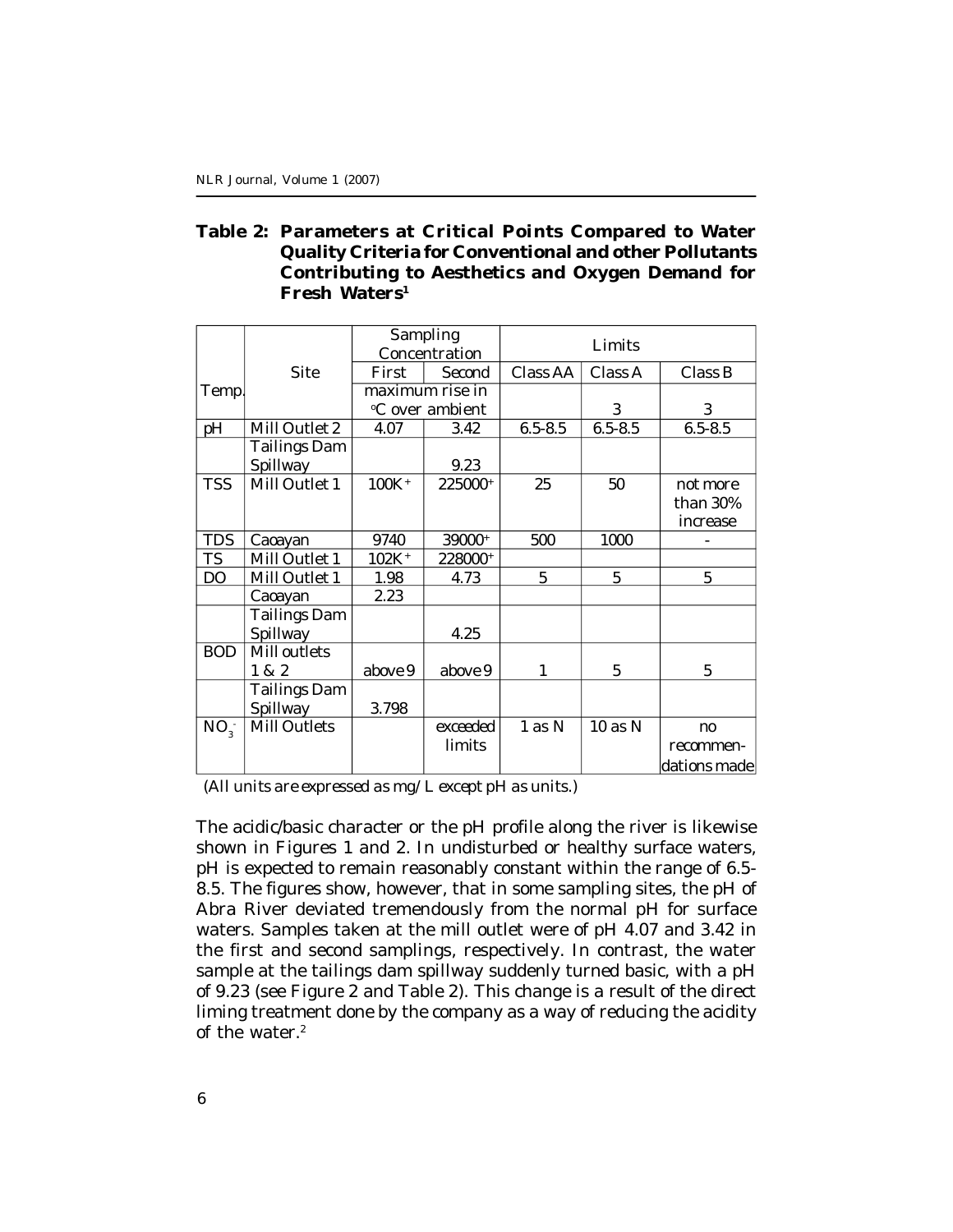The strength of the acidic or basic character of surface waters is an important water quality parameter because most life forms are sensitive to pH. A pH far from the acceptable range could kill off the active microbiological population responsible for decomposing organic and inorganic wastes in the water, thus weakening the river's capacity to self-purify. The biological effects of changes in pH can most easily be seen by the sensitivity of freshwater species to acid conditions. Population of salmon start to decrease below pH 6.5, perch below 6.0, and eels below pH 5.5; few species are able to survive below pH 5.0 (Reeve, 1994). In the case of Abra River, the *udang* (shrimp) and *igat* (eel) are reportedly becoming rare (STARM, 2003).

The weathering of minerals such as limestone or dolomite by water also becomes more rapid at low pH (Kiely, 1997), thus disrupting natural biogeochemical cycles and increasing the solids content of the water. Many metals such as iron and chromium also have an improved solubility in acidic water, making them more difficult to separate from the water.

The solids content (suspended and dissolved) profiles of the river are shown in Figures 3 and 4. Extremely high readings for both total suspended solids (TSS) and total dissolved solids (TDS) registered for water taken at the mill outlet and downstream, particularly Caoayan, exceeding acceptable concentrations by several thousands (see Table 2 for numerical values). Much of the suspended solids could have originated from soil erosion brought about by logging, mining, and construction activities but industrial effluents could also have contributed very significantly. The dissolved solids content, chiefly inorganic ions, could have come from chemicals used in farming and mining and the aggravated weathering of natural minerals due to abnormally acidic conditions. High solids content in water could pose a myriad of destructive effects to important biological functions as it affects dissolved oxygen levels in water. High solids content could effectively block sunlight and arrest the photosynthetic activity of aquatic plants and photosynthetic microorganisms which are an important source of dissolved oxygen in water. It could also serve to deplete dissolved oxygen as microbes and fungi consume oxygen to decompose suspended organic solids. High solids content have also been known to increase water temperature which lowers the solubility of oxygen in water. Aside from production inhibition and depletion effects to dissolved oxygen, suspended solids by themselves could stunt the ability of fish to see and catch prey, and damage fish and insect eggs as they form sediments on riverbeds.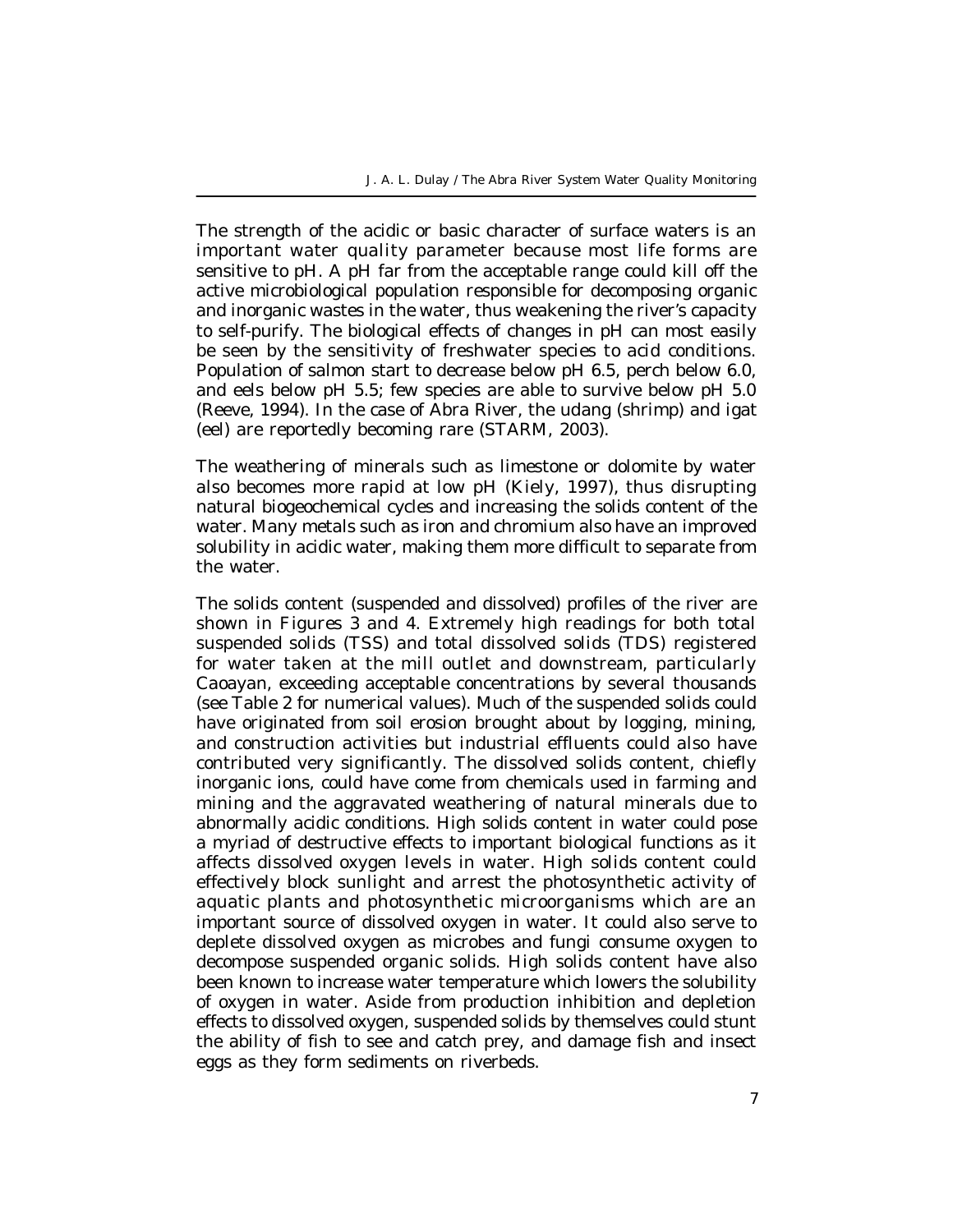

Figure 3



Figure 4

Figure 5 shows the biochemical oxygen demand (BOD) profile along the river for the first and second sampling activities. BOD refers to the amount of oxygen needed by microorganisms in the process of breaking down organic matter in water. A high BOD therefore indicates high amounts of organic pollutants. Pristine waters usually register a BOD of less than 1 mg/L while moderately polluted ones have 2 to 8 mg/L. As shown in the figure, most water samples had BOD levels higher than 2 mg/L. Samples at the mill outlets, in particular, even registered higher than 9 mg/L concentrations (see Table 2). Since oxygen to supply the BOD comes from dissolved oxygen (DO) in the water, the two parameters are intimately related. In places where BOD is high, DO is low, which means that there is less oxygen to go around for other aquatic species that need it to survive. As mentioned earlier, low DO levels could lead to fish kills. During samplings at the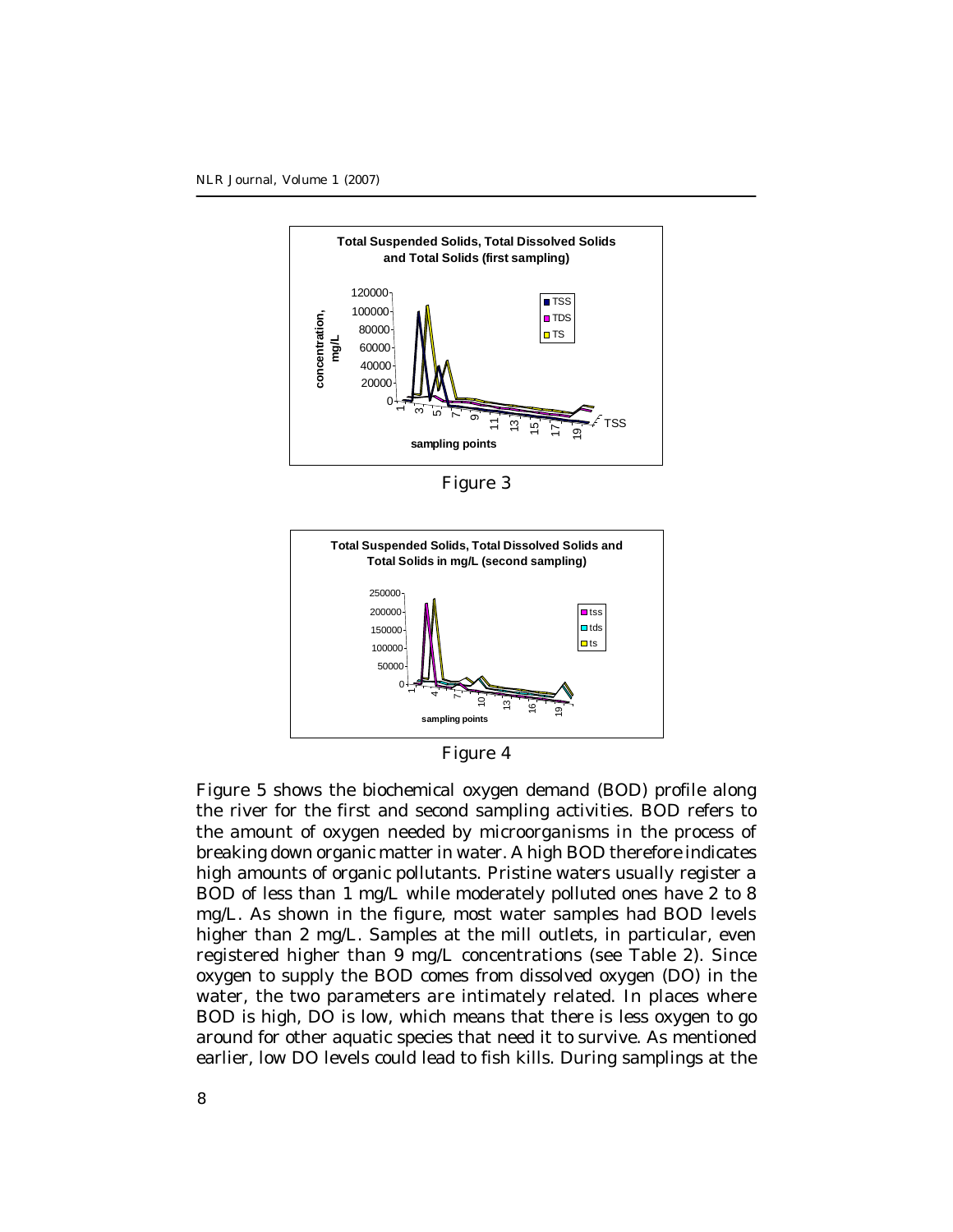mill outlets and tailings dam spillway, no life forms in these parts of the river were observed.



Figure 5



Figure 6

The Abra River also showed exceedingly high nitrate concentrations as shown in Table 2 and Figure 6. These nitrates could have come from fertilizer runoff, domestic and industrial effluents, and animal manure. Elevated nitrate concentrations can be dangerous to humans and aquatic life. When nitrate enters the body, it is easily converted to nitrite which reacts with hemoglobin and form methemoglobin. This renders the blood incapable of carrying oxygen and gives rise to a fatal infant disease called the blue-baby syndrome. In fish, a similar condition called the brown blood disease could occur. Aside from these direct impacts, nitrates are also a major food requirement of planktons,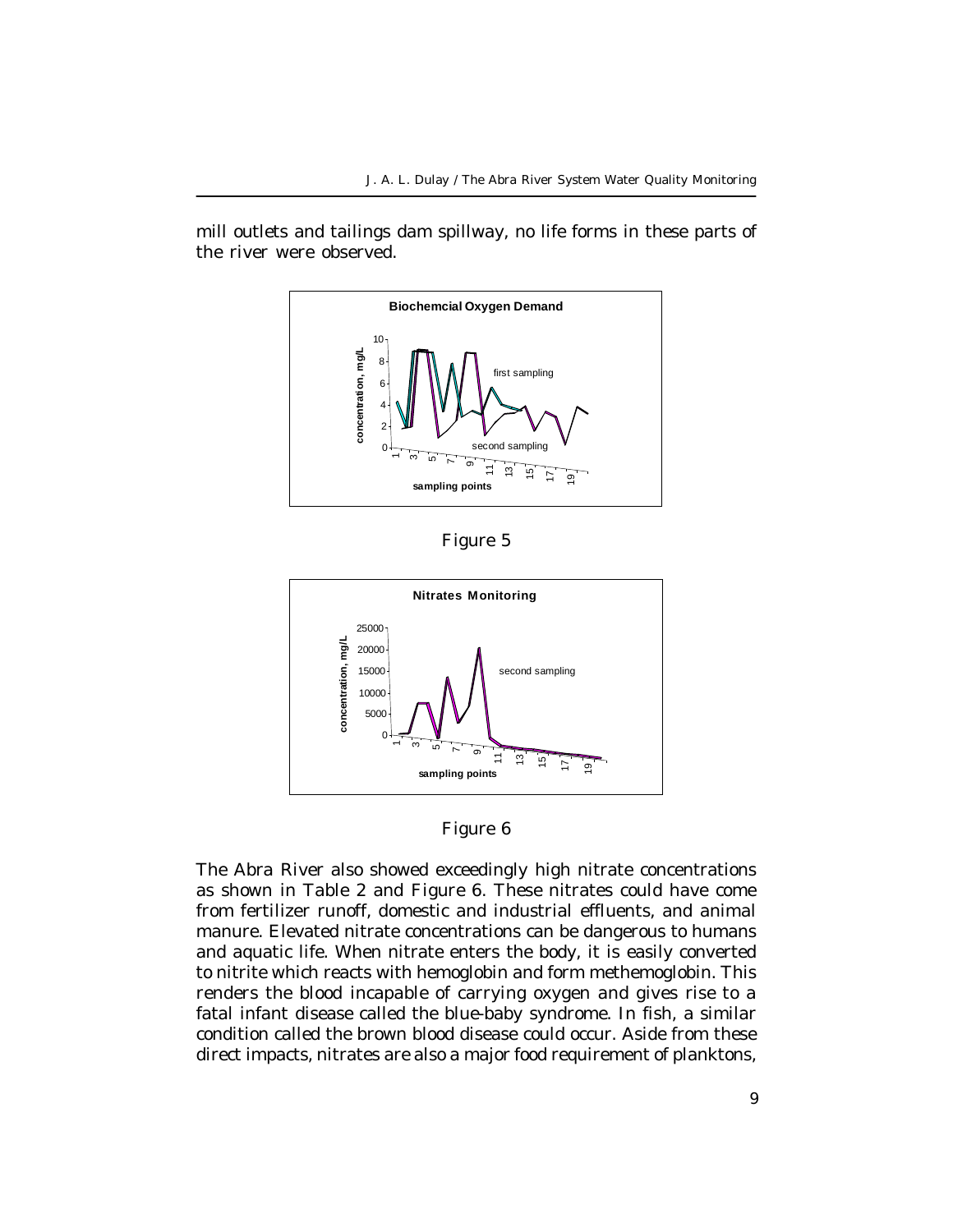algae, and aquatic plants; thus if in excessive amounts, nitrates could trigger algal bloom and overproduction of aquatic plants (cf. Nazaroff and Alvarez-Cohen, 2001). When these die, their decomposition will consume much of the dissolved oxygen in the water, making the oxygen concentration drop to critically low levels. Figure 6 shows a high nitrate presence at the mill outlets and tailings dam spillway; there is a noted decrease in concentration going downstream, but still algal bloom existed.

The presence of toxic substances in water – in the forms of nitrates as discussed above, as well as heavy metals and cyanides – is a significant environmental concern. In water, metals may be in the form of ions, in inorganic molecular clusters known as metal complexes, or incorporated into organic molecules (Nazaroff and Alvarez-Cohen, 2001). Heavy metals may come from background geology, but if found in excessive amounts, they are most likely due to industrial discharges. In the case of the Abra River, this study found out that the heavy metals lead, mercury, and chromium are in concentrations much higher than the acceptable limits (Table 3). Figures 7, 8, and 9 show the concentration profiles of lead, mercury, and chromium, respectively, along the length of the river. In the case of mercury, Figure 8 reveals that the mining company may have recovered this metal at certain points, but the abrupt rise in sites downstream indicates the effect of accumulation over the years as well as of the small-scale mining (gold panning) at the outskirts of the mining company.

All these metals exhibit adverse effects to human health and the environment. These materials are hazardous because they do not naturally degrade and are toxic even in a relatively low concentration (Corbitt, 1999). Moreover, toxins that are rather dilute in the environment can reach dangerous levels inside cells and tissues through bioaccumulation. This refers to the uptake of chemicals by organisms from food items (benthos, fish prey, sediment ingestion, etc.) as well as via mass transport of dissolved chemicals through the gills and epithelium (Davies and Masten, 2004). As a result, biomagnification occurs in organisms, that is, the cumulative storing of a toxin or pollutant in organisms that are found in the food chain, where the organisms in higher trophic levels acquire progressively higher amounts of stored toxin as they ingest more prey (Tayo et al., 2004). Poisoning in humans due to these could result to physical deformities, weak immune systems, cancers, and mental illnesses.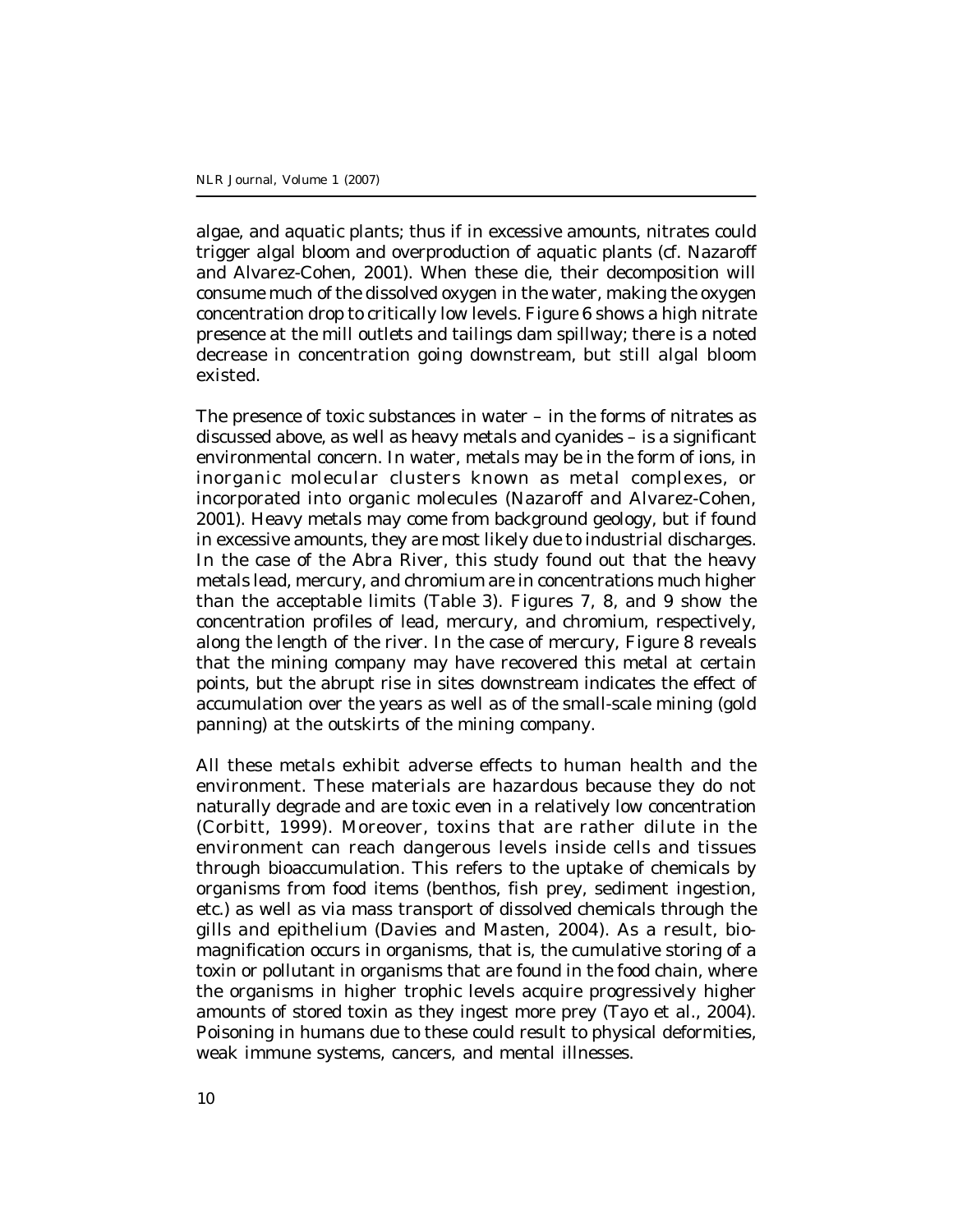Cyanide is another toxic material that was found to be in concentrations above acceptable limits, especially at the mill outlet and the mine tailings spillway as shown in Figure 10. Cyanide is the most common chemical used to extract gold from ore despite the fact that leaks or spills of this chemical are extremely toxic to fish, plant life, and human beings (STARM, 2003). Cyanide also forms complexes with metals, that is, it binds with metals and inhibits their capacity to precipitate and be separated from the water (Nazaroff and Alvarez-Cohen, 2001). Although cyanide can break down in the presence of sunlight and oxygen, the decomposition process is inhibited under cloudy or rainy conditions and by insufficient concentrations of dissolved oxygen as is the case in the sampling sites.



Figure 7



Figure 8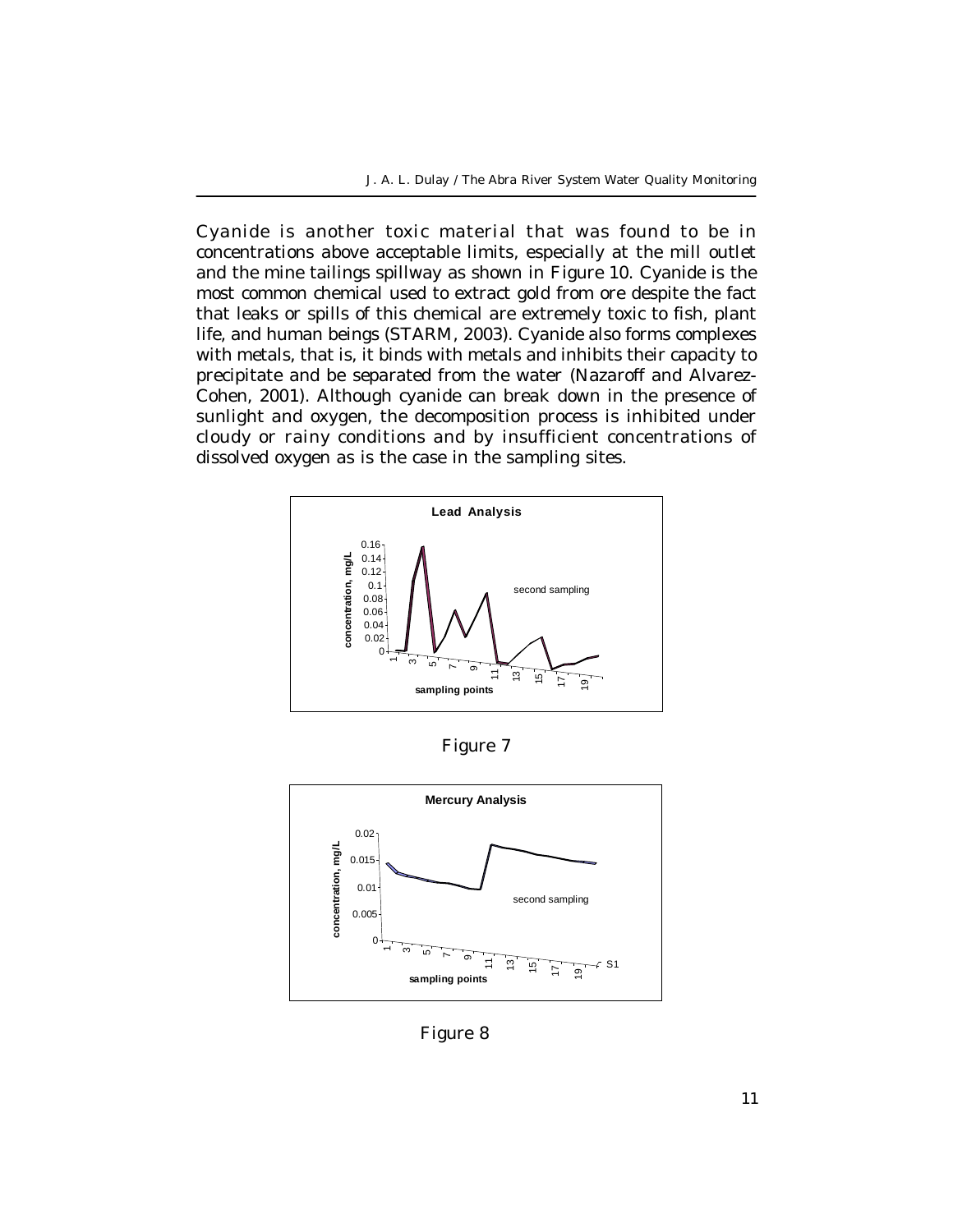



Figure 10

**Table 3: Parameters at Critical Points Compared to Water Quality Criteria for Toxic and other Deleterious Substances for Fresh Waters (for the Protection of Public Health)**

|           |                | Sampling<br>Concentration |        | Limits   |         |         |
|-----------|----------------|---------------------------|--------|----------|---------|---------|
|           | Site           |                           |        |          |         |         |
|           |                | First                     | Second | Class AA | Class A | Class B |
| <b>CN</b> | Mill Outlet 2  | 0.776                     | 0.43   | 0.05     | 0.05    | 0.05    |
|           | Lepanto Bridge | 0.98                      | 0.436  |          |         |         |
|           | Caoayan        | 0.095                     | 0.032  |          |         |         |
| Cr        | Mill Outlet 2  | 0.595                     | 0.41   | 0.05     | 0.05    | 0.05    |
| Pb        | Mill Outlet 2  |                           | 0.159  | 0.05     | 0.05    | 0.05    |
| Hg        | Gitlangan      |                           | 0.019  | 0.002    | 0.002   | 0.002   |

*(All units are expressed as mg/L.)*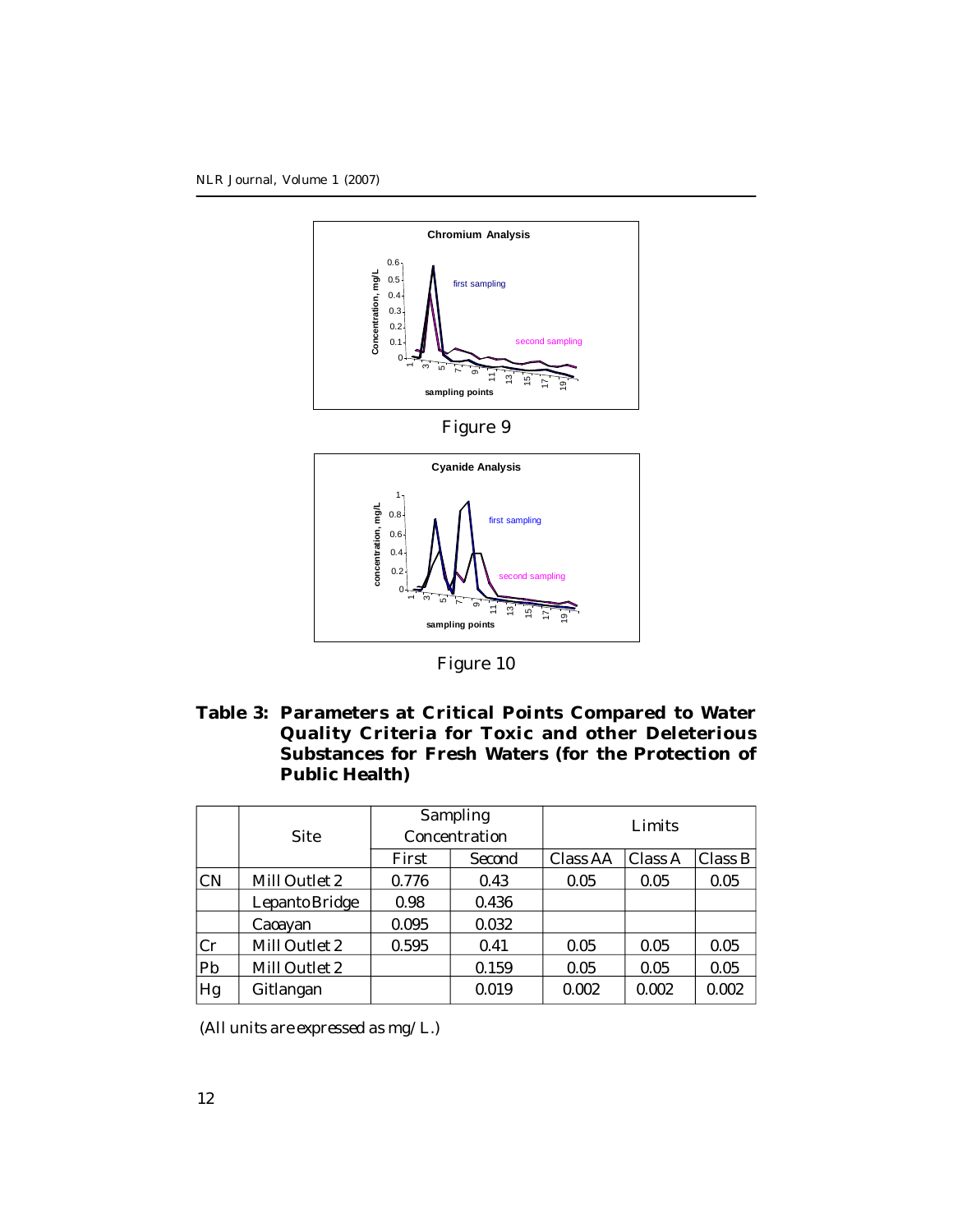J. A. L. Dulay / The Abra River System Water Quality Monitoring

With the foregoing discussions on several parameters regarding Abra River's physico-chemical characteristics, an assessment of the river's status can now be made. The DENR sets classification criteria for fresh surface waters according to two types of possible disturbances: (1) conventional and other pollutants contributing to aesthetics and oxygen demand, and (2) toxic and other deleterious substances. These are embodied in DAO 34, and are listed in Tables 2 and 3 for comparison with parameters obtained at critical sampling points located in the upper Abra River. As can be seen in the tables, tolerable limits are exceeded and minimum required concentrations, where applicable, are not met. This means that the upper Abra River **cannot** be classified as Class AA (Public Water Supply Class I), Class A (Public Water Supply Class II), or Class B (Recreational Water Class I). Much the same conclusion can be made for the lower Abra River.

N.B.: *This current report covers the first phase of this study, which is part of a larger ongoing research spread out over the course of five years conducted by the Environmental Research Laboratory of the SLU College of Engineering and Architecture. Follow-up reports will be made on the results of subsequent assessments.*

# **CONCLUSIONS AND RECOMMENDATIONS**

In the 1970s, the upper Abra River Sysem was classified as Class A and the lower section as Class B. Evidence obtained from chemical analyses of certain pollutants show that this classification can no longer be adopted based on DAO 34. It means that the river has deteriorated abruptly in the succeeding years due to the combined effect of many human-related activities. The study shows quite compellingly, however, that the mining industry is the major contributor to the river pollution.

As a result of the pollution, the river's capacity to assimilate wastes, self-purify, and support life is gravely weakened. This situation should be given urgent and appropriate attention, considering its adverse effects, as many of the populace living along the river directly use of the water for drinking and other domestic purposes.

The river has the capability to regenerate if proper management of waste disposal is met by the mining industry. A water quality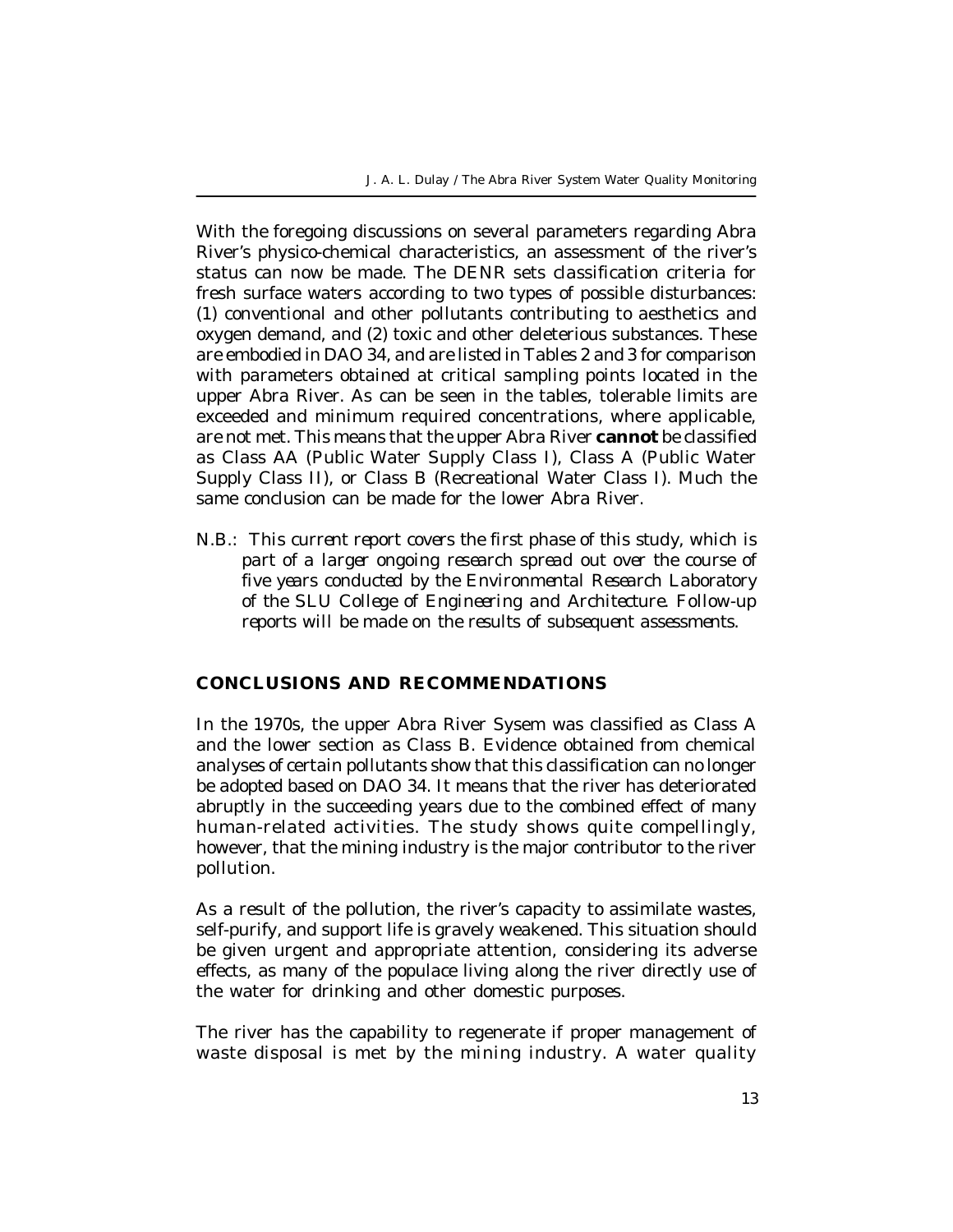monitoring system should likewise be instituted, with the objective of regularly measuring and controlling the discharge of pollutants. Other strategies could further be adopted, one of which is by dredging out the silted river – a method employed by Marcopper in Marinduque – in order to bring back the ecological system of the river beds. The destruction of cyanide molecules by oxidation can also be resorted to via the application of chlorine as oxidizing agent, or through electrolytic oxidation.

At the broader picture, the case of the Abra River pleads for radical changes in mining practices and stricter government implementation of environmental laws. That mining operations and environmental protection can go together is a highly realizable possibility. In particular, mining companies can utilize available technologies for the treatment of contaminated fresh surface waters; the efficient onsite reduction of metals; and, the control, storage, and beneficial utilization of mine tailings. It only needs financial resources and government pressure to implement these. In the long run, industries should foster sustainability consciousness in their business practices. A good business venture appreciates the need to operate in a framework that factors in in its overall expenses the cost of the negative impacts of its operation to the environment (Tayo et al., 2004).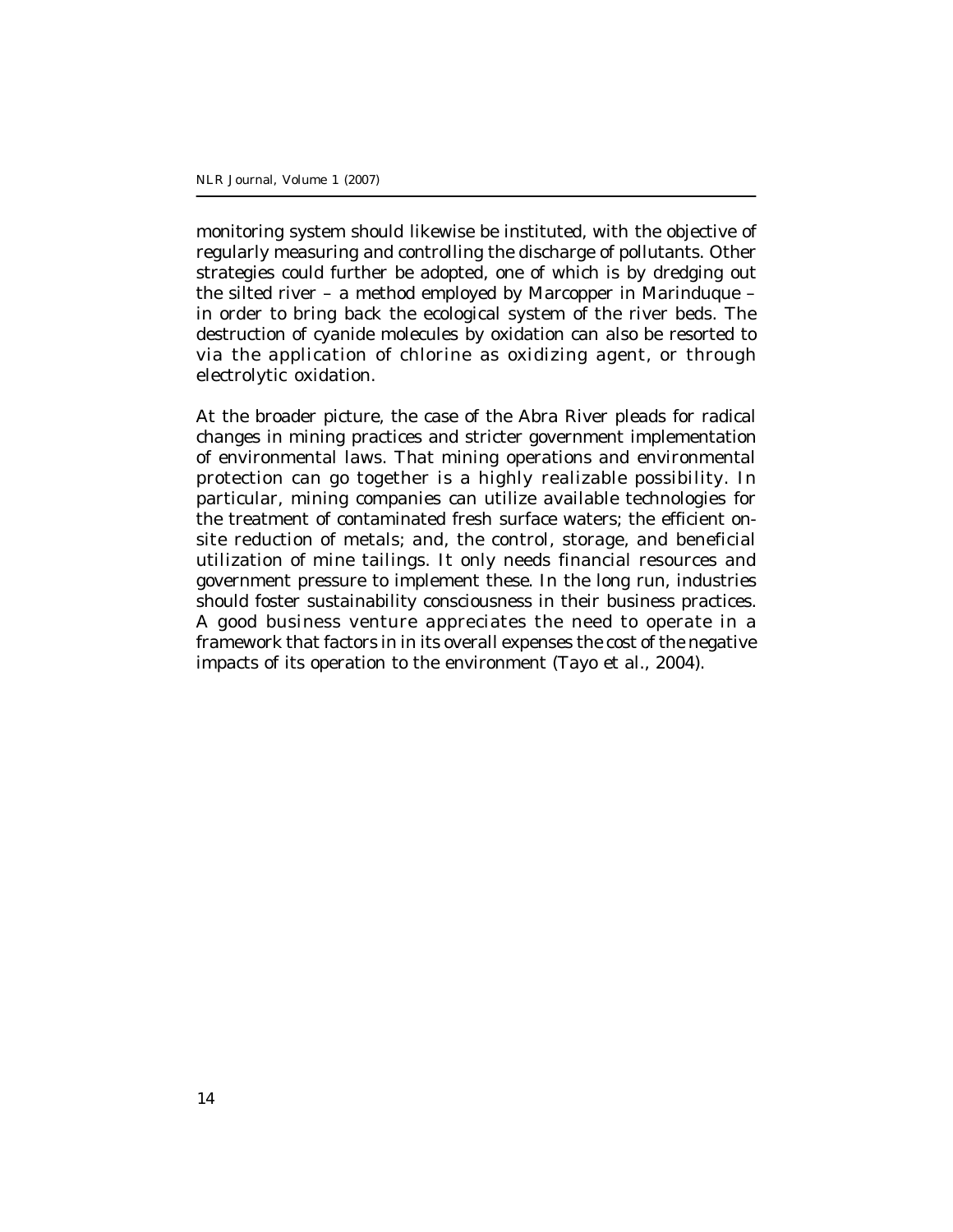#### **ENDNOTES**

1 The water classifications in this table, as in Table 3, come from DAO 34 (DENR, 1990). Class AA means Public Water Supply Class I intended primarily for waters having watersheds which are uninhabited and otherwise protected and which require only approved disinfection in order to meet the National Standards for Drinking Water (NSDW) of the Philippines. Class A represents Public Water Supply Class II that requires complete treatment (coagulation, sedimentation, filtration and disinfection) in order to meet NSDW. Class B is Recreational Water Class I for primary contact recreation such as bathing swimming, skin diving, etc. (particularly those designated for tourism purposes).

2 As regards this direct liming treatment done by the company, it is noted that there is no indication as to how regular treatment is applied on the impoundment so as to establish if the treatment is consistent or effective (STARM, 2003).

#### **BIBLIOGRAPHY**

- Corbitt, R.A. (1999). *Standard Handbook of Environmental Engineering.* New York: Mc Graw Hill.
- Davis, M.L. & Masten, S.J. (2004). *Principles of Environmental Engineering and Science.* New York: Mc Graw Hill.
- DENR. (1990). *Revised Water Usage and Classification/Water Quality Criteria* [DENR Administrative Order 34]. Department of Environment and Natural Resources, series of 1990.
- Kiely, G. (1997). *Environmental Engineering.* London: Mc Graw Hill Publishing.
- Nazaroff, W.W. & Alvarez-Cohen, L. (2001). *Environmental Engineering Science*. New York: John Wiley & Sons.
- Reeve, R.N. (1994). *Environmental Analysis.* New York: John Wiley & Sons.
- Save The Abra River Movement [STARM]. (2003). *What is Happening to the Abra River? A Primer on the Effects of Corporate Mining on the Abra River System.*
- Intergovernmental Force on Monitoring Water Quality [IFGMWQ]. (February, 1995). *Strategy for Improving Water Quality Monitoring In the United States,* [online version]. Retrieved from http://www.ecy.wa.gov.biblio/ 95e03.html.